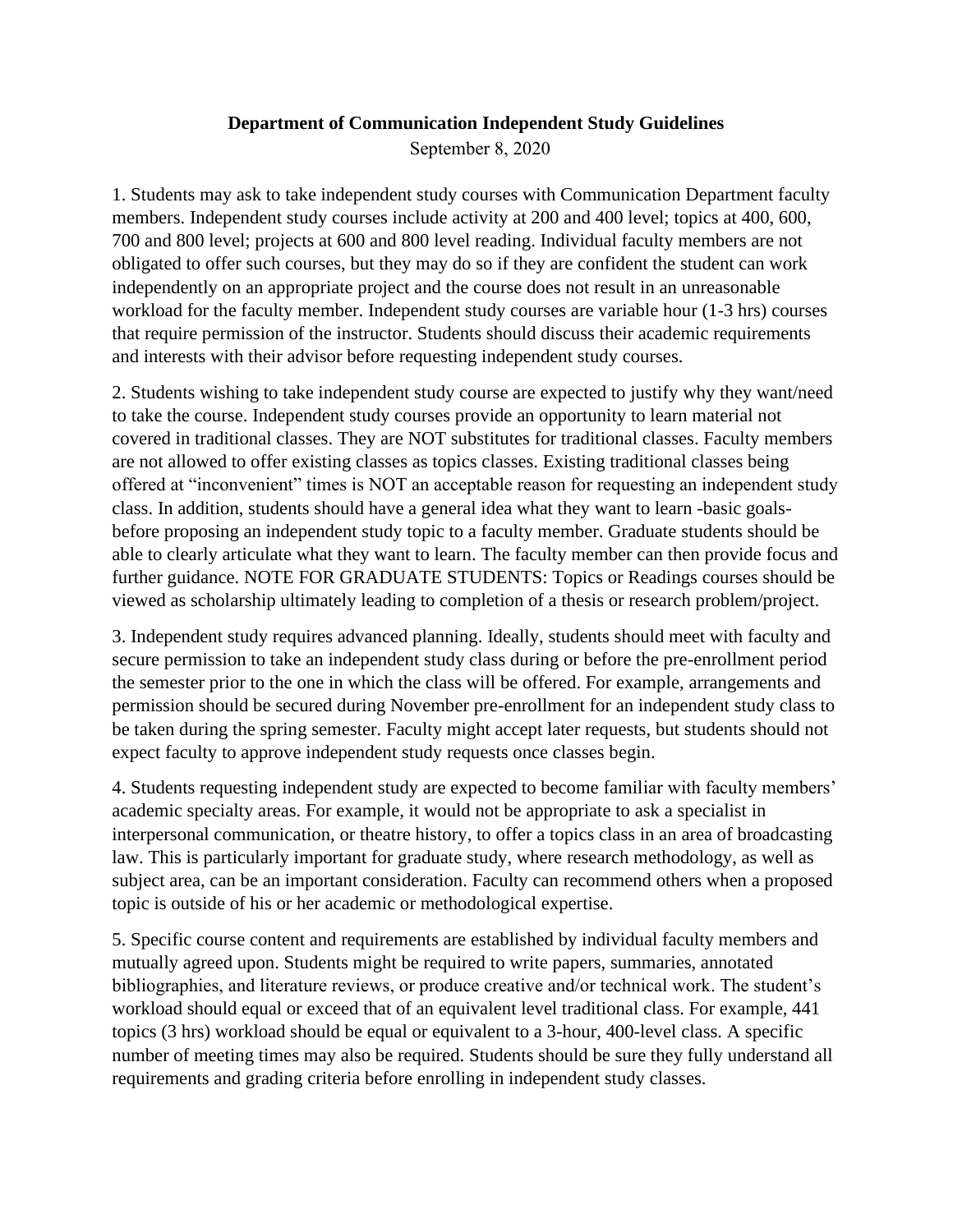6. As with traditional courses, students enrolled in independent study course are expected to meet deadlines and complete all assigned work in a satisfactory manner. Students who do not meet minimum requirements will receive a grade of F. Incomplete grades may be given in special circumstances, but this is entirely at the discretion of the faculty member.

7. The above are general guidelines for activities, topics, projects, and 800-level graduate readings. As a matter of academic freedom, individual faculty members are free to establish course requirements and grading criteria, and accept or reject any requests for independent study courses.

8. The diversity of academic areas in the Department of Communication mandates that the specific definition of terms- activity, topics, and readings- be left to the discretion of individual faculty.

9. A standard independent study application form will be available for use by all faculty members. Forms will be available in the outer department office in the same location as internship forms.

10. All independent study hours are considered overloads with regard to faculty workload. Faculty do not receive additional compensation for offering independent study hours.

11. Before enrollment is allowed, independent study applications must be approved by the faculty member, in writing. Faculty are expected to consult with the Department Chair regarding the proposal and its impact on the faculty member's other duties.